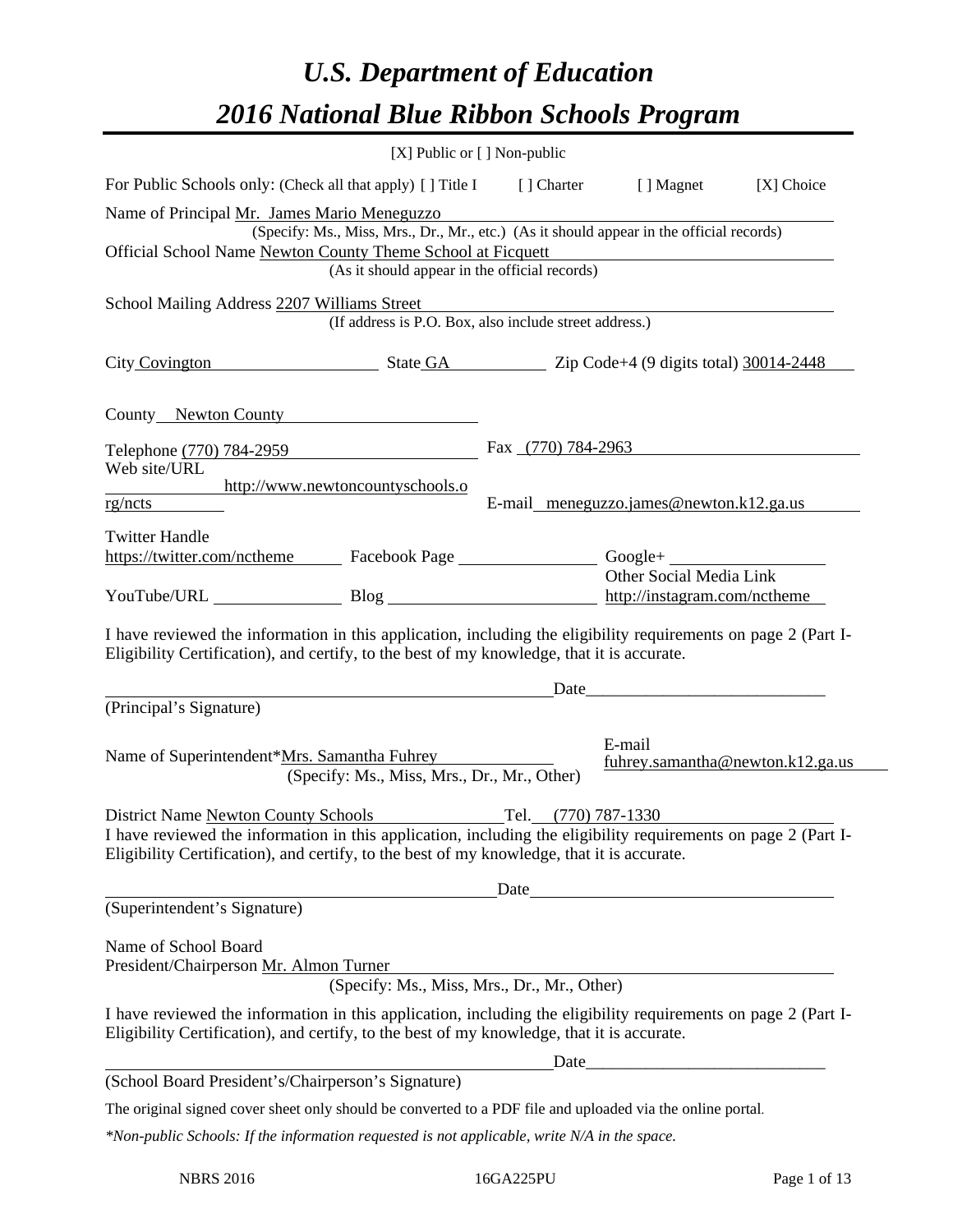The signatures on the first page of this application (cover page) certify that each of the statements below, concerning the school's eligibility and compliance with U.S. Department of Education and National Blue Ribbon Schools requirements, are true and correct.

- 1. The school configuration includes one or more of grades K-12. (Schools on the same campus with one principal, even a K-12 school, must apply as an entire school.)
- 2. The public school has met their state's accountability requirements (i.e., avoided sanctions) in participation, performance in reading (or English language arts) and mathematics, and other academic indicators (i.e., attendance rate and graduation rate) using the most recent accountability results available for the year prior to nomination.
- 3. To meet final eligibility, a public school must meet the state's accountability requirements (i.e., avoided sanctions) in participation, performance in reading (or English language arts) and mathematics, and other academic indicators (i.e., attendance rate and graduation rate) for the year in which they are nominated (2015-2016) and be certified by the state representative. Any status appeals must be resolved at least two weeks before the awards ceremony for the school to receive the award.
- 4. If the school includes grades 7 or higher, the school must have foreign language as a part of its curriculum.
- 5. The school has been in existence for five full years, that is, from at least September 2010 and each tested grade must have been part of the school for the past three years.
- 6. The nominated school has not received the National Blue Ribbon Schools award in the past five years: 2011, 2012, 2013, 2014, or 2015.
- 7. The nominated school has no history of testing irregularities, nor have charges of irregularities been brought against the school at the time of nomination. The U.S. Department of Education reserves the right to disqualify a school's application and/or rescind a school's award if irregularities are later discovered and proven by the state.
- 8. The nominated school or district is not refusing Office of Civil Rights (OCR) access to information necessary to investigate a civil rights complaint or to conduct a district-wide compliance review.
- 9. The OCR has not issued a violation letter of findings to the school district concluding that the nominated school or the district as a whole has violated one or more of the civil rights statutes. A violation letter of findings will not be considered outstanding if OCR has accepted a corrective action plan from the district to remedy the violation.
- 10. The U.S. Department of Justice does not have a pending suit alleging that the nominated school or the school district as a whole has violated one or more of the civil rights statutes or the Constitution's equal protection clause.
- 11. There are no findings of violations of the Individuals with Disabilities Education Act in a U.S. Department of Education monitoring report that apply to the school or school district in question; or if there are such findings, the state or district has corrected, or agreed to correct, the findings.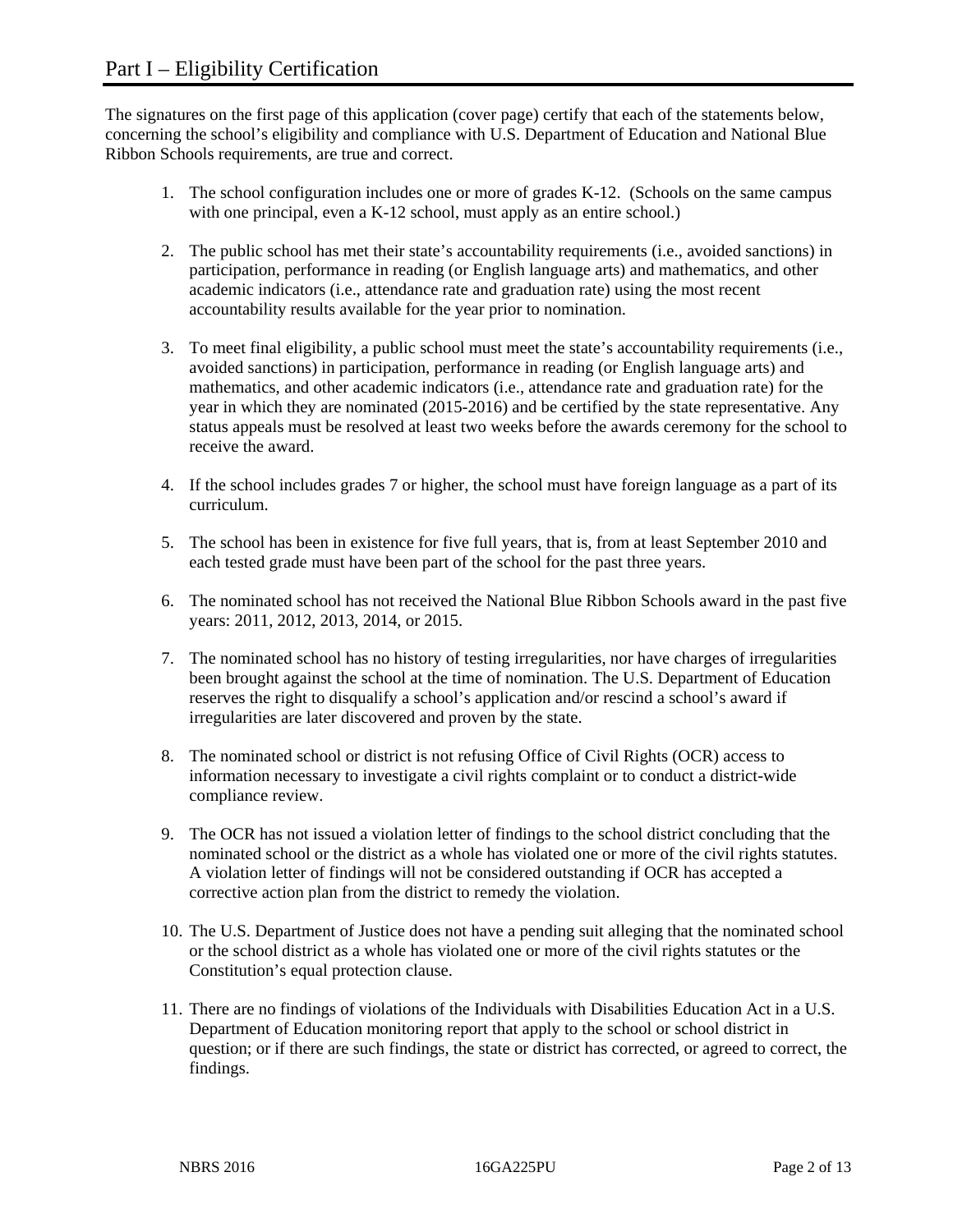### **Data should be provided for the most recent school year (2015-2016) unless otherwise stated.**

### **DISTRICT**

1. Number of schools in the district  $14$  Elementary schools (includes K-8) (per district designation): 5 Middle/Junior high schools 3 High schools 0 K-12 schools

22 TOTAL

**SCHOOL** (To be completed by all schools)

- 2. Category that best describes the area where the school is located:
	- [] Urban or large central city [ ] Suburban with characteristics typical of an urban area [ ] Suburban [X] Small city or town in a rural area [ ] Rural
- 3. Number of students as of October 1, 2015 enrolled at each grade level or its equivalent in applying school:

| Grade                           | # of         | # of Females | <b>Grade Total</b> |
|---------------------------------|--------------|--------------|--------------------|
|                                 | <b>Males</b> |              |                    |
| <b>PreK</b>                     | 0            | 0            | 0                  |
| $\mathbf K$                     | 46           | 57           | 103                |
| 1                               | 53           | 60           | 113                |
| $\overline{2}$                  | 49           | 63           | 112                |
| 3                               | 56           | 56           | 112                |
| $\overline{\mathbf{4}}$         | 40           | 72           | 112                |
| 5                               | 51           | 62           | 113                |
| 6                               | 51           | 61           | 112                |
| 7                               | 60           | 51           | 111                |
| 8                               | 45           | 53           | 98                 |
| 9                               | 0            | 0            | 0                  |
| 10                              | 0            | $\theta$     | $\Omega$           |
| 11                              | $\Omega$     | 0            | $\Omega$           |
| 12 or higher                    | 0            | 0            | $\Omega$           |
| <b>Total</b><br><b>Students</b> | 451          | 535          | 986                |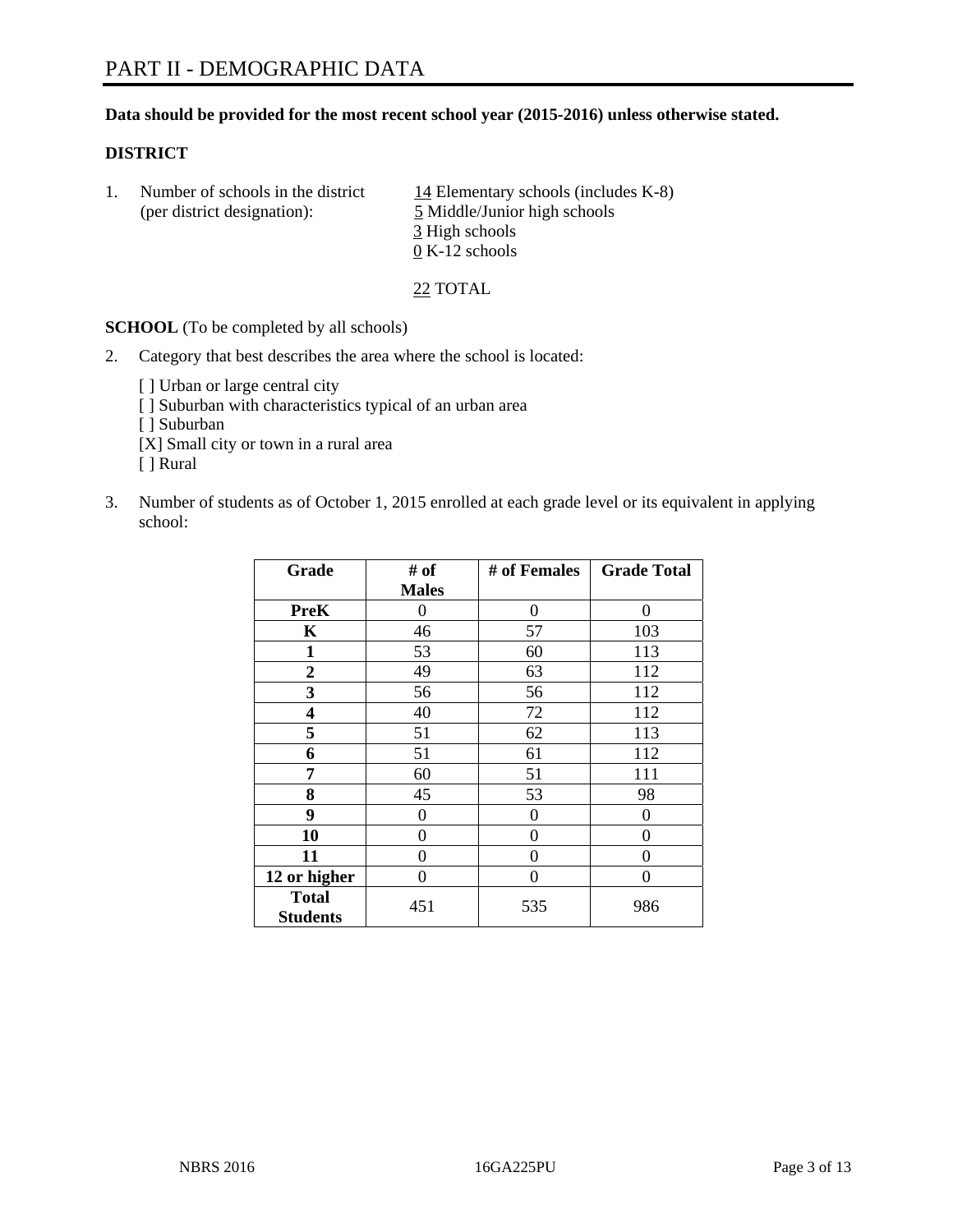the school: 1 % Asian

4. Racial/ethnic composition of  $\qquad 0\%$  American Indian or Alaska Native 36 % Black or African American 3 % Hispanic or Latino 0 % Native Hawaiian or Other Pacific Islander 55 % White 5 % Two or more races **100 % Total** 

(Only these seven standard categories should be used to report the racial/ethnic composition of your school. The Final Guidance on Maintaining, Collecting, and Reporting Racial and Ethnic Data to the U.S. Department of Education published in the October 19, 2007 *Federal Register* provides definitions for each of the seven categories.)

5. Student turnover, or mobility rate, during the  $2014 - 2015$  school year:  $22\%$ 

This rate should be calculated using the grid below. The answer to (6) is the mobility rate.

| <b>Steps For Determining Mobility Rate</b>         | Answer |  |
|----------------------------------------------------|--------|--|
| $(1)$ Number of students who transferred to        |        |  |
| the school after October 1, 2014 until the         | 196    |  |
| end of the 2014-2015 school year                   |        |  |
| (2) Number of students who transferred             |        |  |
| <i>from</i> the school after October 1, 2014 until | 18     |  |
| the end of the 2014-2015 school year               |        |  |
| (3) Total of all transferred students [sum of      | 214    |  |
| rows $(1)$ and $(2)$ ]                             |        |  |
| (4) Total number of students in the school as      | 962    |  |
| of October 1, 2014                                 |        |  |
| (5) Total transferred students in row (3)          | 0.222  |  |
| divided by total students in row (4)               |        |  |
| $(6)$ Amount in row $(5)$ multiplied by 100        | 22     |  |

6. English Language Learners (ELL) in the school:  $0\%$ 

4 Total number ELL

 Specify each non-English language represented in the school (separate languages by commas): Spanish, Amharic

- 7. Students eligible for free/reduced-priced meals: 26 % Total number students who qualify: 252
- 8. Students receiving special education services: 3 %

32 Total number of students served

Indicate below the number of students with disabilities according to conditions designated in the Individuals with Disabilities Education Act. Do not add additional conditions. It is possible that students may be classified in more than one condition.

| 4 Autism                              | $\underline{0}$ Orthopedic Impairment   |
|---------------------------------------|-----------------------------------------|
| 0 Deafness                            | 6 Other Health Impaired                 |
| 0 Deaf-Blindness                      | 10 Specific Learning Disability         |
| 0 Emotional Disturbance               | 4 Speech or Language Impairment         |
| 0 Hearing Impairment                  | 0 Traumatic Brain Injury                |
| 0 Mental Retardation                  | 3 Visual Impairment Including Blindness |
| $\underline{0}$ Multiple Disabilities | 5 Developmentally Delayed               |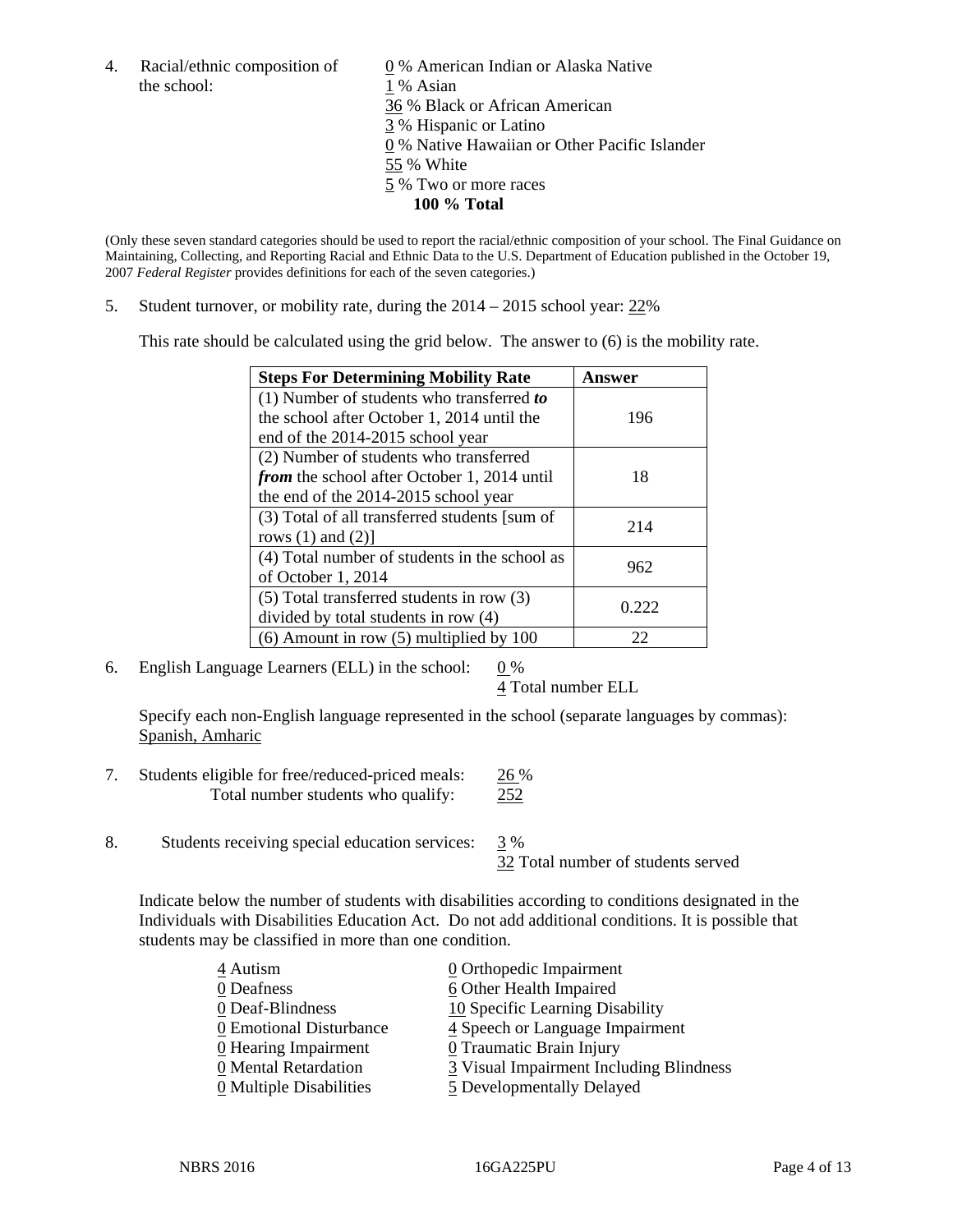- 9. Number of years the principal has been in her/his position at this school: 3
- 10. Use Full-Time Equivalents (FTEs), rounded to nearest whole numeral, to indicate the number of school staff in each of the categories below:

|                                       | <b>Number of Staff</b> |
|---------------------------------------|------------------------|
| Administrators                        |                        |
| Classroom teachers                    | 40                     |
| Resource teachers/specialists         |                        |
| e.g., reading, math, science, special | 14                     |
| education, enrichment, technology,    |                        |
| art, music, physical education, etc.  |                        |
| Paraprofessionals                     | 10                     |
| Student support personnel             |                        |
| e.g., guidance counselors, behavior   |                        |
| interventionists, mental/physical     |                        |
| health service providers,             | 3                      |
| psychologists, family engagement      |                        |
| liaisons, career/college attainment   |                        |
| coaches, etc.                         |                        |

- 11. Average student-classroom teacher ratio, that is, the number of students in the school divided by the FTE of classroom teachers, e.g., 22:1 25:1
- 12. Show daily student attendance rates. Only high schools need to supply yearly graduation rates.

| <b>Required Information</b> | 2014-2015 | 2013-2014 l | 2012-2013 | 2011-2012 | 2010-2011 |
|-----------------------------|-----------|-------------|-----------|-----------|-----------|
| Daily student attendance    | 77%       | 98%         | 97%       | 98%       | 96%       |
| High school graduation rate | $9\%$     | $0\%$       | 0%        | 9%        | 0%        |

#### 13. **For high schools only, that is, schools ending in grade 12 or higher.**

Show percentages to indicate the post-secondary status of students who graduated in Spring 2015.

| <b>Post-Secondary Status</b>                  |    |
|-----------------------------------------------|----|
| Graduating class size                         |    |
| Enrolled in a 4-year college or university    | 0% |
| Enrolled in a community college               | 0% |
| Enrolled in career/technical training program | 0% |
| Found employment                              | 0% |
| Joined the military or other public service   | 0% |
| <b>Other</b>                                  |    |

14. Indicate whether your school has previously received a National Blue Ribbon Schools award. Yes No X

If yes, select the year in which your school received the award.

15. In a couple of sentences, provide the school's mission or vision statement.

To create a collaborative environment that empowers students, parents, staff, and community members to ignite a lifetime desire and love of learning.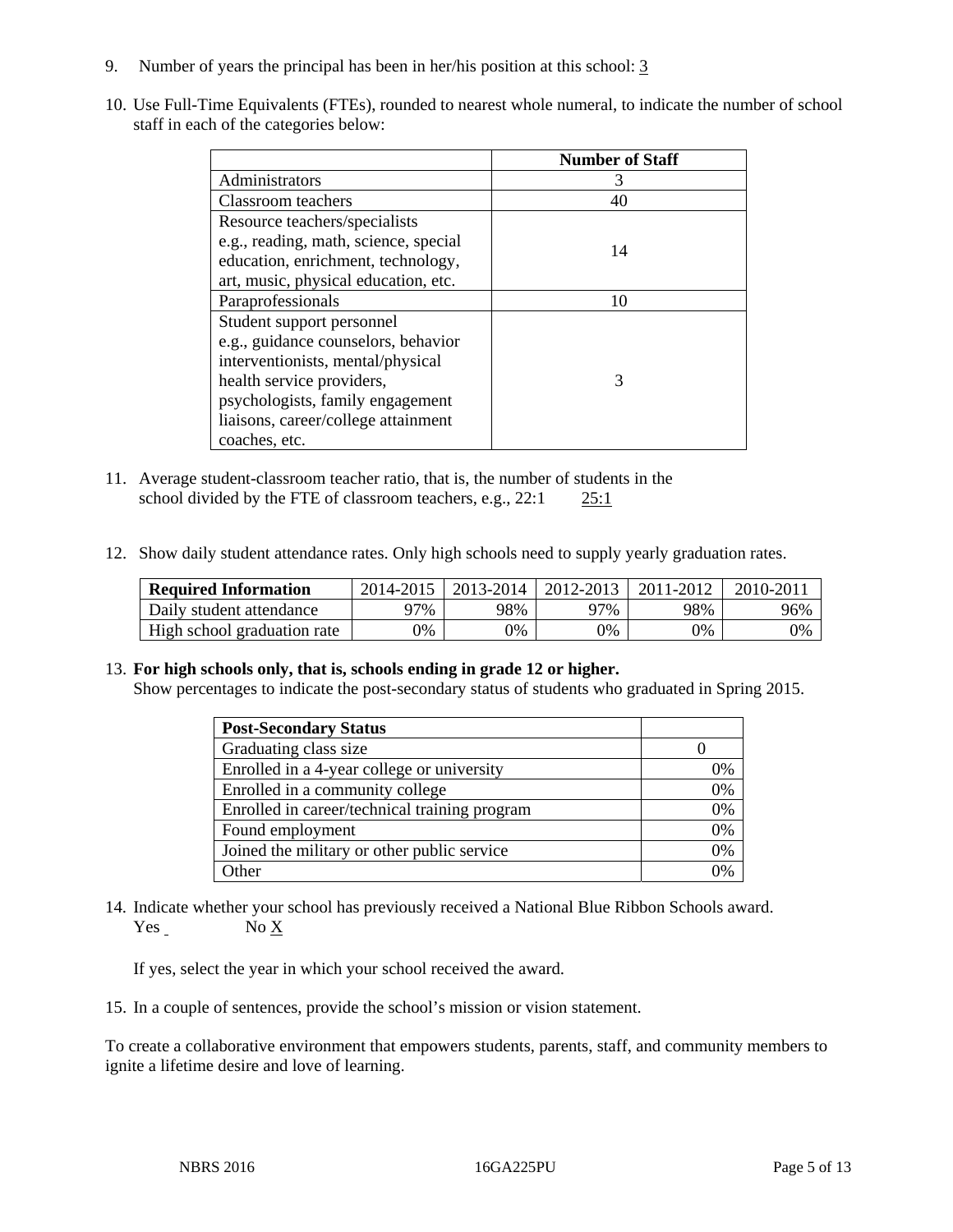16. **For public schools only**, if the school is a magnet, charter, or choice school, explain how students are chosen to attend.

Newton County Theme School (NCTS) is a choice school for students in kindergarten through 8th grade. Students must apply to attend. With the exception of kindergarten, applicants must meet academic and behavioral requirements to be accepted into the Theme School. Admission is based on space availability in each grade level. All newly admitted students start at the Theme School at the beginning of the academic year. Students are not admitted mid-year. Newton County Theme School was founded on the premise that active parental involvement directly impacts student achievement. As a requirement of admission, all NCTS families commit to annually providing 20 hours of volunteer service to the school.

If there are more qualified applicants than space available in grades 1-8, then a lottery is held to determine which students are admitted. Remaining students are placed on a waiting list in the order that their names are drawn in the lottery. There are no academic or behavioral requirements for entrance into kindergarten classes. A kindergarten lottery is held each spring to determine who will attend the Theme School the following school year. Prospective kindergarten students who have older siblings at the Theme School are automatically granted admission and do not have to participate in the kindergarten lottery. In order to continue at the Theme School, all students must meet annual academic, behavioral, and attendance requirements. Additionally, their families must annually complete 20 hours of volunteer service to the school.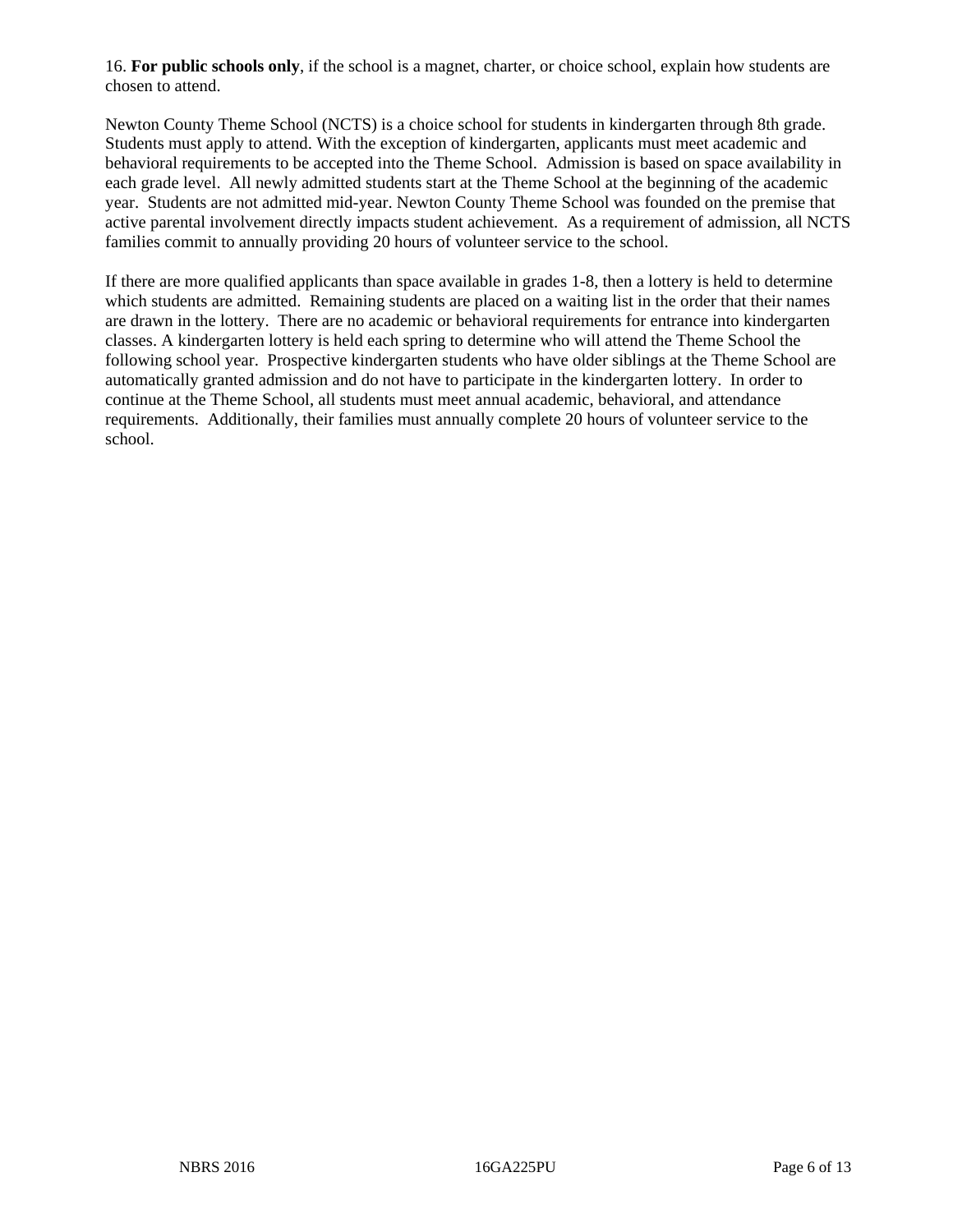# PART III – SUMMARY

Newton County, Georgia, named after Sergeant John Newton, a soldier of the American Revolution, is located approximately 30 miles east of Atlanta. Newton County is home to approximately 100,000 residents and serves approximately 19,500 students in our public school system. 21 of our 23 public schools are eligible for Title I funding. From 2000-2006, Newton County experienced explosive population growth, which in turn led to dramatic economic decline as a result of global monetary issues. Newton County was ranked among the ten fastest counties in the nation only to be named one of the most economically distressed by 2009.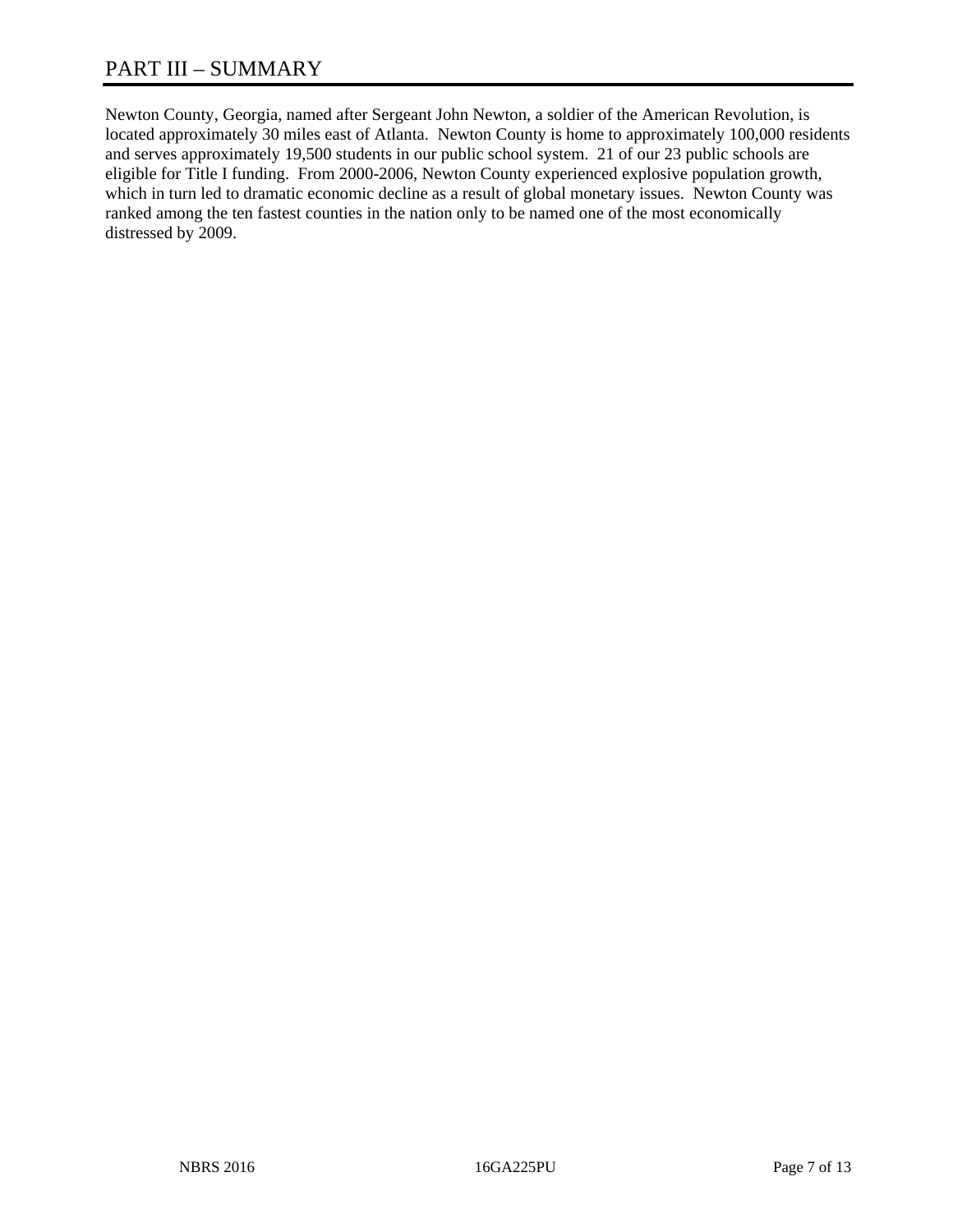# 1. Core Curriculum:

NCTS offers a child-centered curriculum that is well-rounded and developmentally appropriate in all academic areas for students in kindergarten through eighth grade. Students receive instruction in language arts, mathematics, science/health, and social studies. Curriculum objectives are based on state and local requirements, thus ensuring that all students receive comprehensive instruction in all areas of study. In English/Language Arts, students in grades K through 5 are focused on developing comprehension strategies that will enable them to manipulate grade-level texts of appropriate complexity, and communicate effectively both in writing and in speaking. Students begin to anchor their inquiries and responses firmly to the text, whether literary or informational, using increasingly specific and relevant evidence to support their claims and inferences. Students' analytical skills extend to identifying main idea/theme, understanding character and plot development, and evaluating the impact of word choice. ELA instruction in grades 6-8 addresses students' increasing maturity and the growing sophistication of their abilities, culminating in the development of students who are ready to succeed in high school. In addition, students comprehend more challenging books and articles, basing all of their analyses, inferences, and claims on explicit and relevant evidence from the texts. Their analysis of basic literary elements extend to identifying connections and complexities within narratives and how individual elements weave together to advance plot and reveal character. These skills are incorporated into the students' own narrative and expository writing. In addition, students become increasingly adept at understanding an author's biases, the use of complex rhetorical devices including logical fallacies, and tailoring his or her own prose for maximum influence.

In mathematics, students in grades K through 5 focus on the Standards for Mathematical Practice that rest on important "processes and proficiencies" with longstanding importance in mathematics education. The first of these are the NCTM process standards of problem solving, reasoning and proof, communication, representation, and connections. The second are the strands of mathematical proficiency specified in the National Research Council's report Adding It Up: adaptive reasoning, strategic competence, conceptual understanding (comprehension of mathematical concepts, operations and relations), procedural fluency (skill in carrying out procedures flexibly, accurately, efficiently and appropriately), and productive disposition (habitual inclination to see mathematics as sensible, useful, and worthwhile, coupled with a belief in diligence and one's own efficacy). In grades 6 through 8, the standards specify the mathematics that all students should study in order to be high school ready. The middle school standards are listed in conceptual categories including Number Sense, Algebra, Expressions and Equations, Geometry, and Statistics and Probability.

In science, students are provided an opportunity to; achieve scientific literacy, attain the necessary skills and knowledge to be successful at the next educational level, and to learn about the process of science. The goal of the science standards is to have students do science not just view science. Science needs to be experienced rather than learned, so the classroom environment will be hands-on, student-centered, and inquiry-based. Students will study Earth Science, Weather patterns, Seasons, Physical Science, Sound, Shadows, Magnets, Life Science, Characteristics of living things, and Basic needs of living things.

In social studies, students in K through 5 study the history, geography, government, and economics of the United States. Important themes in these grades include American holidays and symbols, historical figures, the Creek and Cherokee cultures in Georgia, the origins of American democracy, the development of Native American cultures, the antebellum period ending in 1860, the Civil War, and the U. S. Constitution. In sixth grade, students study the history, geography, government, and economics of Latin America, Canada, Europe, and Australia. In seventh grade, the students study the history, geography, government, and economics of Africa and Asia. In eighth grade, students study Georgia geography, history, government, and economics. While the four strands are interwoven, ample opportunity is also provided for in-depth study of the geography of Georgia and the government of Georgia. U.S. historical events are included, as appropriate, to ensure students understand Georgia's role in the history of the United States.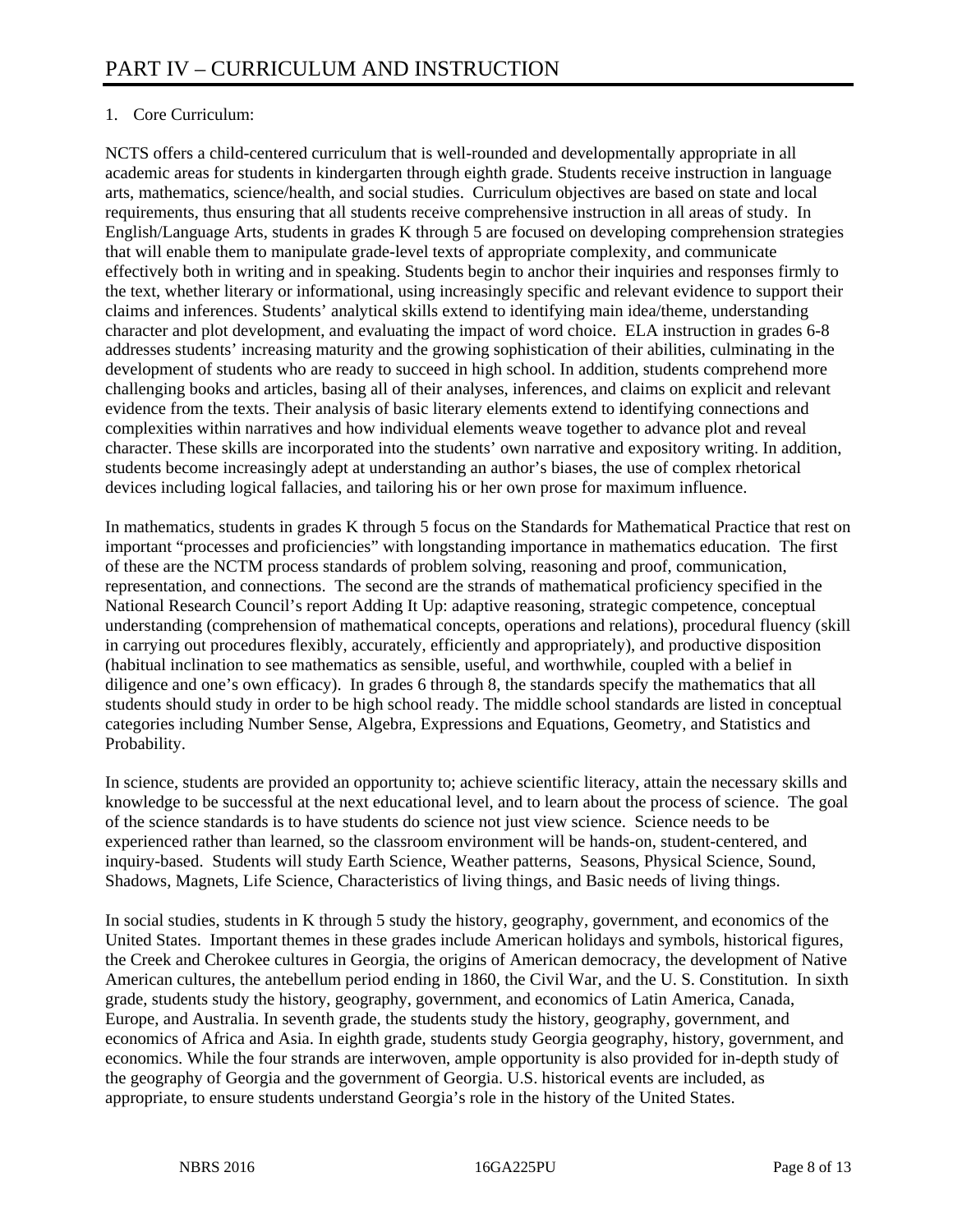Educational services are offered through the Quest program to academically gifted students in K through 5 who meet state eligibility requirements. At the elementary level the program is one of enrichment, utilizing specially trained teachers. Elementary teachers focus on assessing each student's level of individual achievement in reading, math, and writing. This assessment information is used in developing plans for student improvement in these basic areas.

# 2. Other Curriculum Areas:

NCTS offers a child-centered curriculum that is well-rounded and developmentally appropriate in all areas. Students at NCTS are offered the opportunity to participate in a variety of supplemental activities. All students in grades K through 5 participate in computers, music, art, and physical education as a part of their weekly schedule. Students in middle school participate in art, physical education, Spanish, and band. Students choose one elective class per semester as a part of their daily schedule.

Students participating in Visual Arts work to develop aesthetic perception, personal expression, and artistic skills. In a problem-solving context, students meet the challenges of focused study, engaging in higher-level integrative thought processes. This class is a means to engage all the senses for learning and expression. Art provides opportunities to develop inherent creative abilities and fosters and preserves individual identity, uniqueness, self- esteem, and personal accomplishment. Students participating in music embrace a sequential and quality performance-based curriculum that is developmentally appropriate. These classes teach the Georgia Performance Standards in K-5 General Music which are modeled after the National Standards for music as published by the Music Educators National Conference (MENC).

Students participating in physical education develop health-related fitness, physical competence in movement activities, cognitive understanding, and positive attitudes toward physical activity so that they can adopt healthy and physically active lifestyles. This course is also important because it provides learning experiences that meet a student's developmental needs, which in turn helps to improve the mental alertness, academic performance, readiness, and enthusiasm for learning.

Students participating in computers are introduced to essential skills and concepts that assist in the discovery of their personal talents and interests, explore career possibilities and a potential high school career pathway. These skills include basic keyboarding skills, Internet safety and usage, and computer applications. Students will explore how personality traits and personal values align with career choices and will develop a career plan. Personal, professional, and ethical standards of behavior for the workplace will be examined and reinforced in this class.

Students participating in Spanish focus on the development of communicative competence in reading, writing, speaking and listening and viewing, as well as on understanding Hispanic cultures and issues of identity of heritage speakers of Spanish in the United States. Students will also develop an awareness and understanding of Hispanic cultures, including language variation, customs, geography, history, and current events.

Students participating in band follow the Georgia Performance Standards for Band. These standards are arranged in four categories: Skills and Techniques/ Performance, Creation, Critical Analysis/Investigate, and Cultural and Historical Context. The standards help organize the curriculum into manageable and related units designed to guide the student through valuable musical experiences. Band standards are divided into four experience skill levels: Beginning, Intermediate, Advanced and Mastery. Since the time allotment for band class varies across the state, the levels are based on student progress rather than on an academic school year. Students who participate in the above electives are taught through rigorous course standards outlined by the department of education. Teachers who teach these classes are required to attend professional learning, lesson plan, and use research-based instructional strategies to deliver instruction.

# 3. Instructional Methods and Interventions:

At NCTS, students participate in Quest STEM (Science Technology Engineering Math), STEAM (Science Technology Engineering Art Math), Flexible Fridays, Wacky Wednesday, EIP (Early Intervention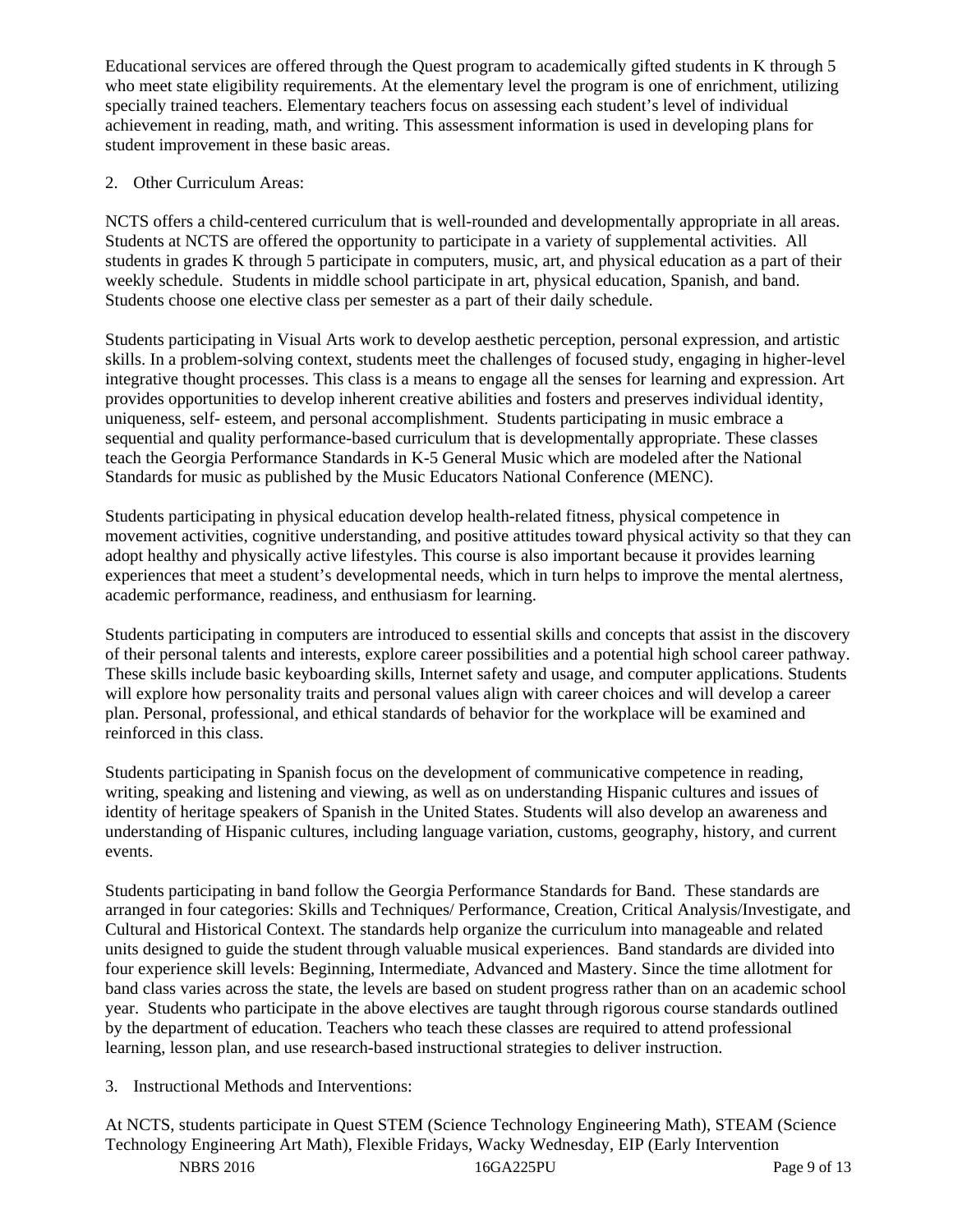Program), Enrichment, and Morning Academy. Our elementary Quest students participate in a pull out model of instruction where students receive an additional, differentiated curriculum one day of the week. These students participate in unit studies that allow them to apply what they have learned in the regular classroom to real world situations. This is a rigorous, engaging, and hands-on approach to learning. Students participating in STEM work with Quest and science teachers in interdisciplinary content studies that are coupled with hands-on, problem-based learning. We offer this through our STEM lab for 3rd, 4th and 5th graders and on team with our 1st graders. Our 2nd grade students participate in STEAM. This is done on team during their Enrichment time at the end of the day. This allows students to do hands-on, project-based learning activities involving Science, Technology, Engineering, Art, and Math. On Flexible Fridays, students veer from their daily schedule and participate in activities that promote personal, academic, and career growth. This is done through project –based learning, career planning, and mentoring opportunities. Wacky Wednesday is designed to meet the needs of all learners through homo and heterogeneous grouping. The needs of these students are met by differentiating instruction based on their academic and personal strengths and weaknesses. The EIP program at NCTS is a pull-out program that provides additional instructional resources to help students, who are performing below grade level obtain the necessary academic skills to reach grade level performance in the shortest possible time. For our students in grade 6-8, there is an Enrichment time that is used to develop students' critical and logical reasoning skills in order to solve real world problems. This time is also used for struggling students to preview content that will be taught later in the week. This allows for the additional building of background knowledge needed for student success. Finally, in morning academy, students receive at least 30 minutes of academic programming including homework help, academic tutoring, and time to utilize online interventions.

4. Assessment for Instruction and Learning and Sharing Assessment Results:

NCTS uses county generated benchmarks to monitor progress of students' mastery of the content. Once all data has been collected from the Benchmarks Tests, NCTS uses benchmark protocol and data talks as a systematic process for reviewing the data. Once Benchmark Tests are administered, all teachers view and use the following reports: At Risk Students by Standard, At Risk Subgroups by Standard, Standard Analysis, Distractor Analysis, and Report Card by Standard for Students. In addition, teachers identify (at a minimum) the three lowest performing subgroups and the cause(s) for the low performance, the three lowest scoring standards and the cause(s) for the low score, the three highest scoring standards and the cause(s) for the high score, and the lowest performing demographic and the cause(s) for the low performance. Teachers then create action plans to remediate the learning for underperforming students or accelerate the learning for high achieving students.

In addition to Benchmarks Tests, teachers use common and formative assessments to monitor students' progress toward mastery of the content. Teachers use this data in PLC's (Professional Learning Communities) to develop lesson plans, remediation plans, and acceleration plans. This planning, driven by data, happens every other week. All results from the data are shared in PLC's for grade level purposes, grade level teams (K-2, 3-5, 6-8) for vertical articulation purposes, and at faculty meetings. This allows the entire school to take ownership and provide support for all students.

Parents are provided an opportunity to view assessment results through Infinite Campus (our student database system) as well as through hard copies that are sent home. We discuss the assessment results with parents at selected PTO (Parent Teacher Organizations) meetings to help them better understand the assessment data through discussion and questions. We share our assessment results with our School Council so they can help parents and community members better understand what the assessment data means. We also share our School Improvement Plan with School Council so they can show parents and community members how we use the assessment data for school improvement.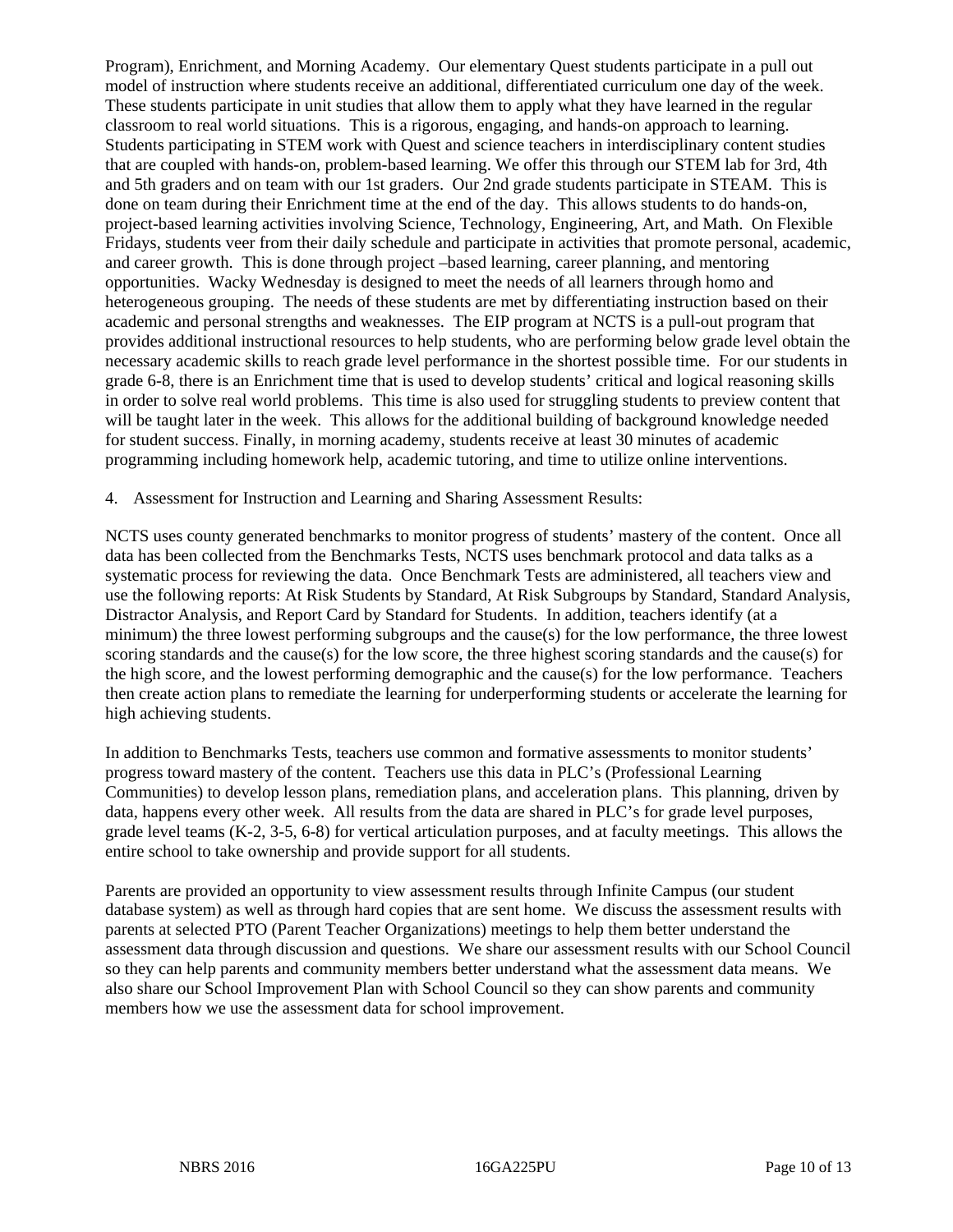## 1. School Climate/Culture:

At NCTS, we have worked hard to establish a collaborative learning environment which is stated in our mission. We believe it is important that parents and teachers work collaboratively to support the academic, social, and emotional needs of our students. We do this by establishing high academic and behavioral expectations in the school which is further supported by our families at home. We encourage parents to participate in their child's education by volunteering during the school day. As a volunteer they are able to support our teachers by handling any necessary paperwork which frees up time for the teacher to plan instruction. They can also help provide support with group related activities, in class projects, or by helping students that need extra support by providing opportunities to read to continue to build on basic reading skills and comprehension, working with flash cards to support basic math skills, and other ways to help support students with basic academic skills.

We have established PLC's where teachers work collaboratively to plan instruction. Within these PLC's, teachers are working collaboratively to determine what their students need to learn, what strategies will they use to help support their learning, what will they do to help support those students that are struggling to learn, and what will they do to enrich those students that have attained the standard. Teachers are encouraged to work together and this is supported through the administrative team modeling what makes an effective PLC as well as working with teachers during their PLC's. At NCTS, we welcome parents and community members to come and see all the great things that occur at our school each day as well as provide support through sharing their expertise such as a scientist showing students how the brain works as they study an actual brain, a historian bringing history to life with real life stories and artifacts, a forensic expert showing students how to collect evidence to solve a crime, or an author bringing books to life and showing the power and joy of reading. This collaborative effort has created a positive and engaging learning environment that is clearly evident once you walk through the doors of NCTS.

2. Engaging Families and Community:

At NCTS, we welcome families and community members to work with us in helping to provide the best educational experience for our students. We encourage families to come and volunteer their time at school by assisting teachers with projects, small group activities, working one on one with a student to further support basic skills, read to the class, etc. We also encourage families to be involved in the school by hosting events like STEM night, Curriculum night, Family Fitness night, etc. Events like these provide an opportunity for our parents to come and learn about things their child is doing during the school day as well as participate in fun, educational activities, with their child that they can also do at home to further support their child's educational progress.

We invite community members to help support and enrich our student's educational experience by participating in Career day. This provides a firsthand opportunity for our students to learn about many different types of careers from the perspective of people they are familiar with. This day also provides a connection between school and real-life as community members discuss the relationship between what they learned in school and what they do in their job on a daily basis. Community members are asked to come in during the school day and use their expertise to enrich our student's learning experience. We have a community member that has a trained dog, come in a couple of times a month and has elementary students that need some extra support in reading, read to the dog. We have found that this provides a safe and fun environment for our struggling readers to work on their reading skills. At NCTS, we welcome families and community members to our school at any time to see all the great things that occur on a daily basis. We invite them to participate in the fun educational experiences that occur during the school day as well as in the evenings. We encourage them to support and enrich our students with their expertise, talents, and abilities. We believe that family and community support is vital in providing our student's with the best educational experience possible.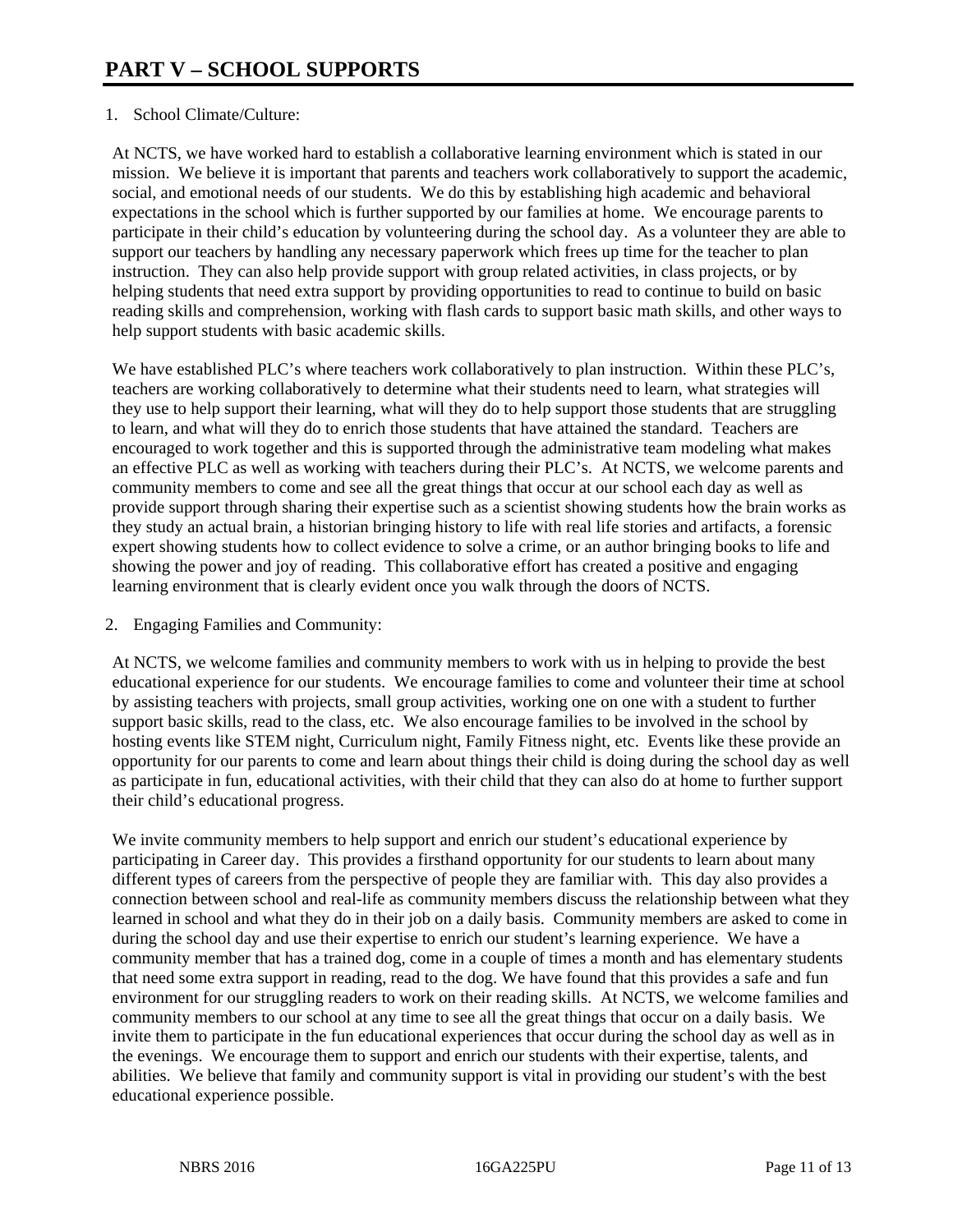#### 3. Professional Development:

Professional development takes place in many different ways at NCTS. District designated half-days are used to provide professional development. During these days, we differentiate the professional development by offering different sessions to different groups of teachers, for example, we may have a professional development on reading strategies for our primary (K-2) teachers, focus on flexible grouping, cooperative learning, and student-centered learning environments for our 3-5 teachers, and how to better incorporate instructional technology, including the use of BYOD (Bring Your Own Devices) to help support and enhance student learning for our middle school teachers. The professional development sessions are planned by our Professional Learning and Instructional Design (PLAID) team which consists of teachers from all grade levels and content areas. This helps us to plan professional development that meets the needs of our teachers. Our faculty meetings are structured such that 45 minutes is used for some type of professional development. This is planned through our PLAID team to address some specific need that has been identified by the team. One of our focuses this year was to continue to build positive relationships with the students so that they feel empowered with regards to their learning. We brought in a consultant during pre-planning that provided a professional development session on the power of positive teacher and student relationships and how that can translate into motivated and engaged student learners. This professional development set the tone for developing positive relationships with our students and this has been carried out throughout the year helping to sustain the positive culture that has been created at NCTS. Through PLC's teachers discuss and share best practices which helps them to learn from each other. Teachers are also encouraged to go to professional development that is offered outside of the school and share what they have learned with their colleagues through their grade level PLC's as well as through school based professional learning sessions. The administrative team is encouraged to seek out professional development and share what they have learned with the PLAID team. The principal is currently studying and writing about professional development through his doctoral program and is using the best practices learned to provide quality and effective professional development experiences for his faculty and staff.

#### 4. School Leadership:

The philosophy of the school leadership is that we believe in a collaborative work and learning environment that focuses on meeting the learning needs of all our students. The administrative team, which is made up of the principal, two Assistant Principals, and the Instructional Coach, meet weekly to discuss how to maintain and improve on the work environment for our teachers and the learning environment for our students so that student achievement continues to improve. We model a collaborative work environment by working with our Building Leadership Team (BLT) to help determine the best way to maintain a positive work environment for our teachers that focuses on student learning. We value the feedback that is provided by the BLT and use it in conjunction with the ideas developed within our administrative meetings to bring continuous and positive change to our work and learning environment.

The administrative team works together with the PLAID team to help determine the best way to maintain and improve the learning environment we believe our students need to continue to be successful. As these three teams, administrative, BLT, and PLAID work collaboratively, this permeates throughout the school and helps to support a collaborative working environment amongst the rest of the teachers. This is evident in their grade level PLC's where they work together to discuss how best to serve and meet the learning needs of all their students. As the teachers continue to work together and see the collaboration amongst the school leaders, this type of environment then permeates into the classroom providing a learning environment where teachers and students, as well as students and students, work together to help support and enhance the learning that is taking place within the classroom. Our scores have been some of the best in the state and have continued to increase every year and we believe this has been a result of the implementation and sustaining of a collaborative work environment for our teachers and learning environment for our students.